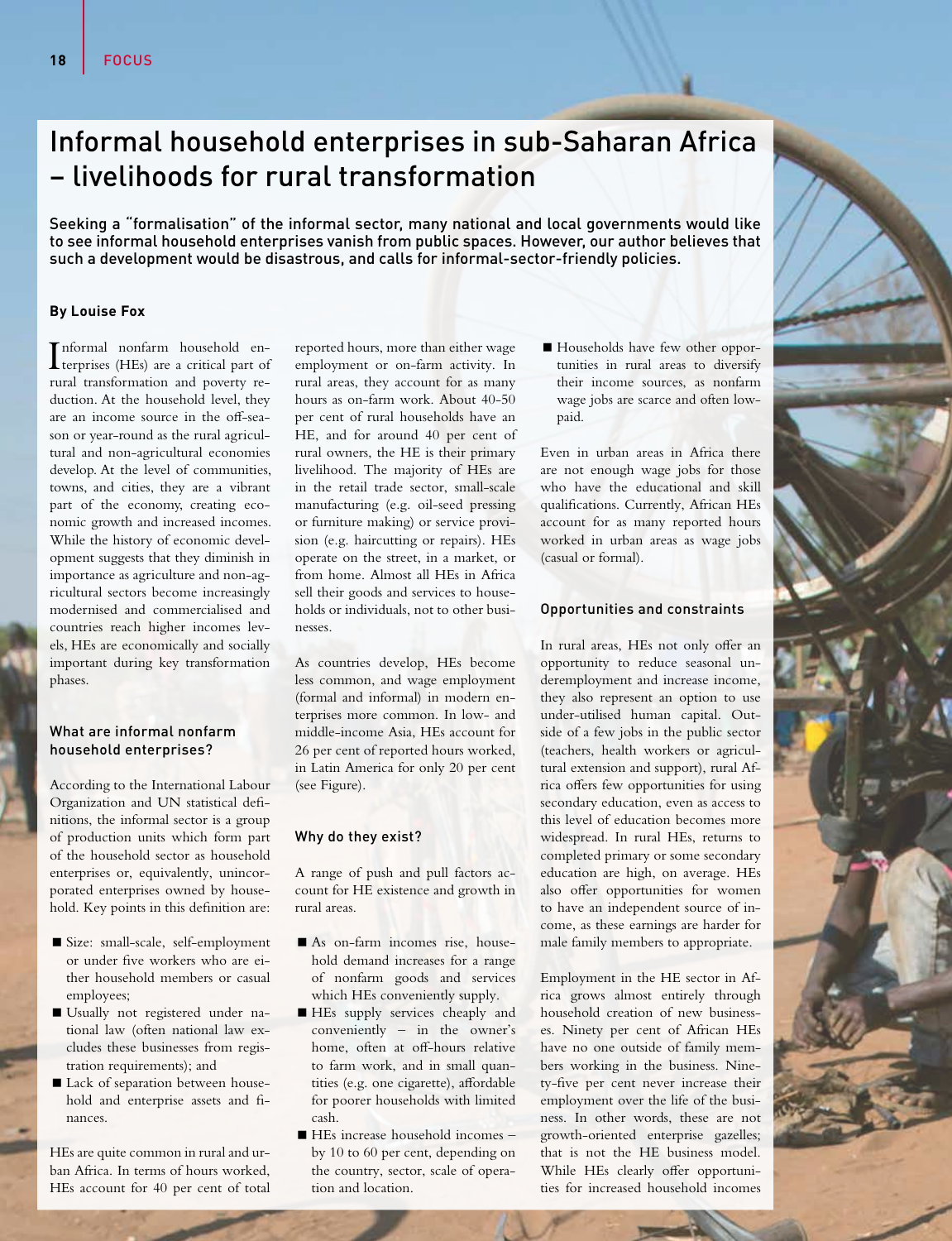

and consumption, they are nonetheless a precarious livelihood. In both rural and urban areas, HEs depend on other households' income for demand for their products. This means that any economic shock – a natural disaster, an economic downturn, a global pandemic – hits HE sector incomes hard. In rural communities, they are not immune from the risk agricultural incomes face. Household-specific shocks – such as illness or death – also negatively affect enterprise incomes, even causing business to fail.

HEs tend to be undercapitalised and use limited skills. This makes business entry easy, but also increases competition, pushing down profits. Too small and risky for the formal banking system, HEs are started and survive primarily through loans or gifts from family and friends; some get loans for working capital or new investment from micro-finance institutions (MFIs). HE owners, especially in urban areas, often face harassment, request for bribes, and even assault from suppliers, passers-by or local police. Local governments often ignore them, or worse, slap on punitive taxes or fees (frequently not reported in local accounts), which jeopardises profits and business survival.

#### Policies to support HE incomes and livelihoods

In the past, economists, urban planners and policy-makers would disparage

HEs, often calling them a symptom of failed development policy. In many African countries, this bias continues, especially in larger cities including the capital, as local and national governments seek to establish "world class cities". In this view, capital cities should have clean, empty sidewalks; no open, covered or night markets so that HEs can sell products, offer services, and prepare and serve food; no small-scale bars created out of shipping containers, no motorcycles, bicycles or rickshaws offering rides; no informal waste picking scavengers, and no unlicensed barbers, haircutters, and manicurists working from home. Advocates of this position want to "clean-up and clean out" the informal sector. They often advocate "formalisation", a term which has various meanings.

There is no doubt that informal enterprises, if not supported by friendly local governments, can create congestion and hygiene problems. However, efforts to control, reduce or eliminate this sector can impoverish households who own and operate these businesses (or want to open one), as there are simply not enough alternative income-earning opportunities in low- and middle-income countries. Instead, national and local governments could enact policies and programmes to support the survival and growth of this sector, within a national development vision and strategy. Such a development strategy would imply understanding that economic growth and development requires creating

**Hours worked by type of employment 120 100 80 60 40 20 0 Own farm Farm wage Nonfarm wage HE Asia Urban Rural Total Latin America & Caribbean Urban Rural Total Africa Urban Rural Total**

more, and more productive, modern labour-intensive enterprises offering good, formal, wage and salary jobs, but until there are enough of these enterprises to employ the majority of the labour force, "informal will be normal". It would also imply recognising HEs for what they are – and are not.

What would informal-sector-friendly policies look like? Primarily, they would cover:

- The right to exist, and do business in one's own name, without incorporation.
- **Provision** of adequate workspaces for different types of businesses within city plans, taking account of HE's need for electricity, water, sanitation, and solid waste disposal; for market infrastructure to cluster and be near foot traffic (including bus stops and mass transit stations, and in the central business district), and to have a secure place to work and store inventory.
- Financial inclusion, especially cheap and reliable mobile money so that HE owners do not have to carry and store cash (a major business risk) and can record transactions, allowing them to qualify for higher loan amounts or better terms.
- A licensing and permitting regime that is transparent, affordable given HE profit margins, and backed up by reliable public service provision (e.g. police protection in markets).

Some have argued for increased training in business skills for HE owners as well, but these programmes have had almost no success in raising HE profits. Approaches designed to teach negotiation and other "soft skills" appear to have had more success, but the evidence is still meagre, limited to a very few studies.

Some stakeholders argue for "formalising the informal sector", drawing on evidence that formal businesses (modern, more capital-intensive enterprises) are more productive and pay higher wages. However, this policy prescription misses a key point. If HE owners knew a business model that could be as productive as a modern enterprise employing 20 or more people (and had access to capital to implement it),